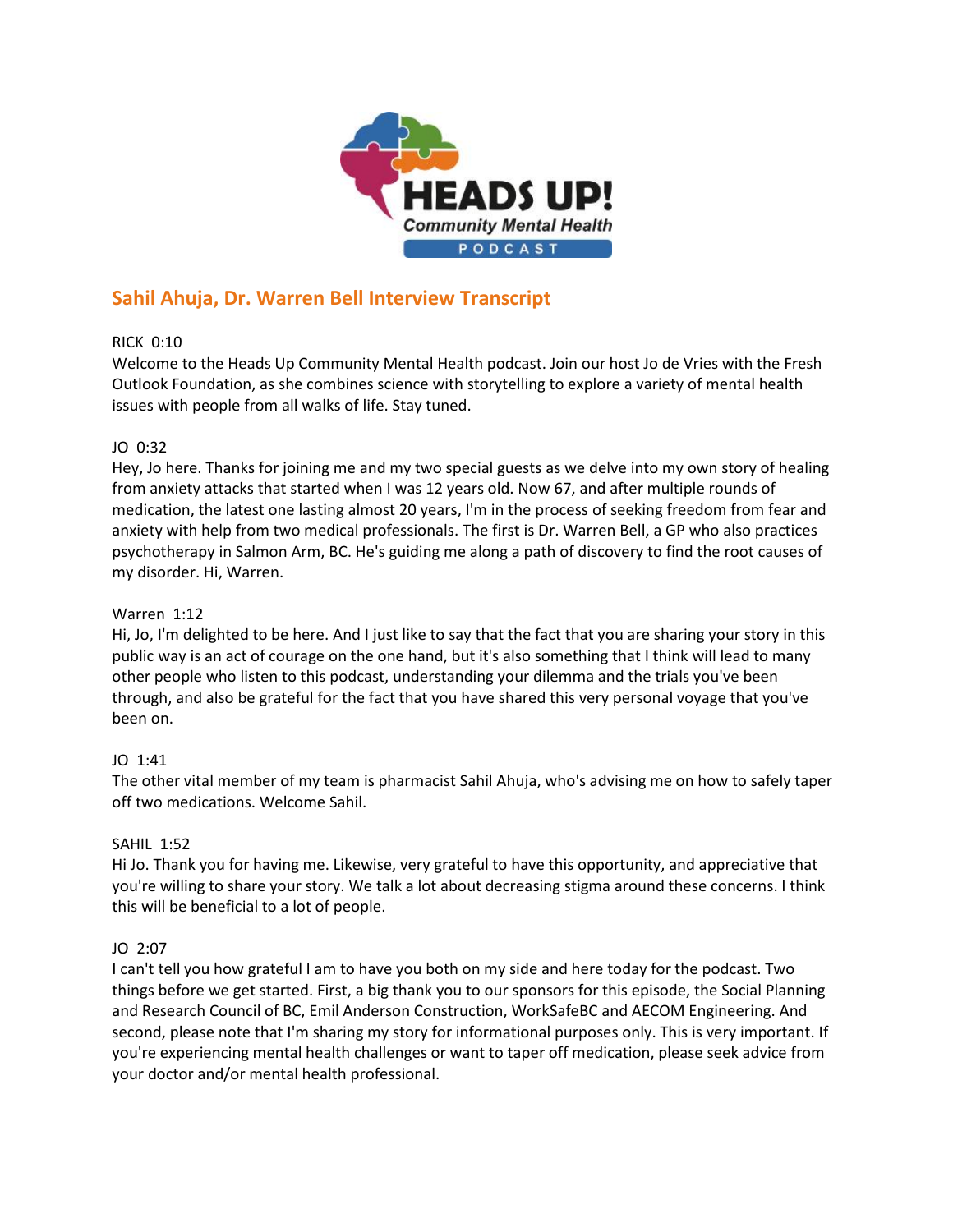Okay, so imagine you're lying down tied to a railway track. You start to feel vibrations in the ties and a hum on the rails that can mean only one thing, a coming train. As it rounds the corner, you hear the whistle scream warning you to jump or else, but you can't. As the scenario unfolds, your breathing shallows while your heart rate spikes. You feel increasingly weak, dizzy, sweaty, and/or nauseated. You quickly move from feeling agitated to being terrified you'll die, and then maybe even wishing you would so the overwhelming physical and emotional sensations would stop.

After what could be minutes or hours, the train roars over you, the danger seemingly past, but in its place comes the fear of what will happen next time you're tied to a track, or more likely must give a speech, or take an exam, or feel uncomfortable, insecure, or unworthy. That's anxiety's gift that keeps on giving. The continual fear of fear itself.

My panic attacks started when I entered puberty when my hormones raged for the first time. My second bout was triggered again by a hormonal imbalance after the birth of my first daughter. That time it was more serious and involved depression as well. To make a long story short, I started thinking, what if I hurt my daughter and then spiraled into terror so visceral, I couldn't be alone for fear I'd go crazy and do the unthinkable. I was trapped in a vicious cycle. Feeling depressed made me more anxious and feeling anxious worsened the depression.

My father who was a doctor said I was experiencing postpartum depression and prescribed an antidepressant. I also saw a psychiatrist who said that with the medication, I would recover. That's how it was done in 1983. No mention of lifestyle changes, counseling, or other potential treatments. The pills worked, so I took them until after my second daughter was born, too afraid to again face postpartum symptoms.

When life settled down and my marriage and career seemed stable, I weaned off the medication and managed well for a number of years. My next experience with paralyzing fear came at the end of my first marriage, emotions were high, my anxiety levels were higher. Again, I was prescribed medication, this time by my GP. I did get counseling, but unfortunately, the counselor decided my husband was a jerk, and that I'd be better off without him. So I concluded the anxiety was situational, and didn't see the need for further counseling to get to its root causes.

Fast forward to the beginning of my second marriage. I'm feeling good and decided to taper off medication again, which was fine until I accepted a job that turned into the worst experience of my working life. Eighteen months later, just after I resigned, I descended into what can only be described as hell on Earth. I lived in the emotional storm of an acute, unending, anxiety attack for three days. I couldn't think, I couldn't eat or drink without vomiting. I couldn't be alone for fear I would die. And at times, I wished I would because I didn't think I could stand another minute.

I was prescribed three medications in large doses. A benzodiazepine for sleep, an antidepressant, and an antipsychotic, which is sometimes used to treat anxiety and depression when just the antidepressant isn't enough. Well, I don't regret taking the medications as they dulled the anxiety and lifted the depression to manageable levels. They did make me look and feel somewhat like a zombie for a number of months.

With that first stage of recovery under my belt, I started thinking again about tapering off my medications. Like many other people who take them, I thought I was weak and wanted to prove to myself that I wasn't. First, I tapered off the sleeping pill. Then I significantly reduced the antipsychotic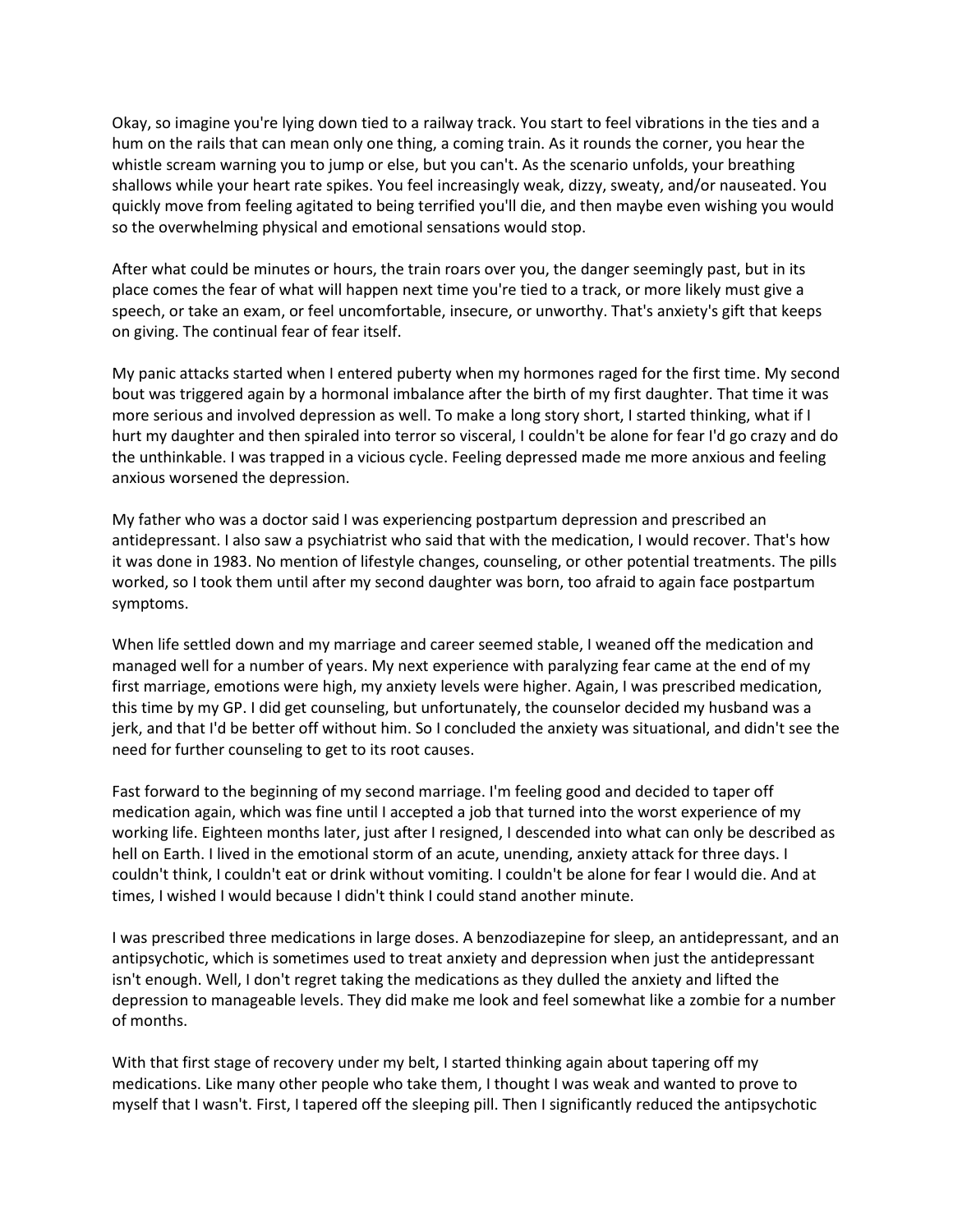but decided to stay on the same dose of antidepressant, and there I sat for almost 20 years. In the early years, I tried a few times to wean off the antidepressant, but always experienced low-level anxiety and other minor side effects such as disturbing dreams. Mainly though, I was still afraid of being afraid, not wanting to look inside to find what was hiding there.

Fast forward again to a little more than a year ago when I was 65. I must have been ready for a change of perspective, because a transformational book came across my desk while I was researching a Heads Up podcast about depression. It's called Lost Connections, Uncovering the Real Causes of Depression, and the Unexpected Solutions. It's by John Hari, an award-winning journalist and best selling author who has an experience of depression that he weaves throughout his book.

Hari's book made me look at my situation differently through a lens of evidence-based findings, on the effectiveness of medication for depression and/or anxiety. And it made me question the medical system's long-standing pharmaceutical approach to symptom management, and the crutch it had perhaps become for me. So with input from Warren and Sahil, I developed a plan for tapering off the medications. I felt ready given that my life is now vastly different than it was 20 years ago, and that I'm truly invested in optimizing my physical, mental, emotional, and spiritual health.

The three of us agreed that tapering off should be done very slowly. Given that I'd been on hefty doses for almost two decades. And because I'd had side effects when I last tried to cut down. You'll learn more about this from Warren and Sahil a little later.

Starting last spring, I cut my antipsychotic medication over several months by almost 90 percent. It surprised me that I experienced no anxiety during that time, and it thrilled me that I felt increasingly more energetic and alive as the doses dropped. I delayed tapering down from the antidepressant until this spring, given that winter can be a challenging time for me.

In April, I reduced the dose of my antidepressant a small amount. As with previous tapering attempts, I felt stirrings of anxiety and had vivid, sometimes disturbing dreams. But I persisted and that past. A week or so ago, I tapered down again, and I'll stay on that dose for a month or so before deciding whether to cut down further. That's slower tapering than people typically do. But I'm fine with that. Most importantly, Warren, Sahil, and I agreed that I needed to be realistic about my ability to taper off completely. I've accepted that and we'll take this process one day at a time, watching for symptoms that might be too much for me. I realized I may have to take medication for the rest of my life. And I have no shame or guilt around that. Nor should you if you're on medication that improves your mental health and quality of life.

My journey of finding freedom from fear and anxiety has led me to new places, both within myself and in the world around me. I've embraced proven science while being embraced by compassionate care. I now have feelings that are big, and raw, and real, and so welcome now that I understand they're to be revered, not feared. As Eleanor Roosevelt recommended, I also try to do one thing every day that scares me. Today, it's being vulnerable by sharing my story, which I hope will inspire you to get the help you need.

If you're struggling, start by making an appointment with your doctor and/or a mental health professional. And please check out the resources in the Show Notes page on our website at freshoutlookfoundation.org/podcasts.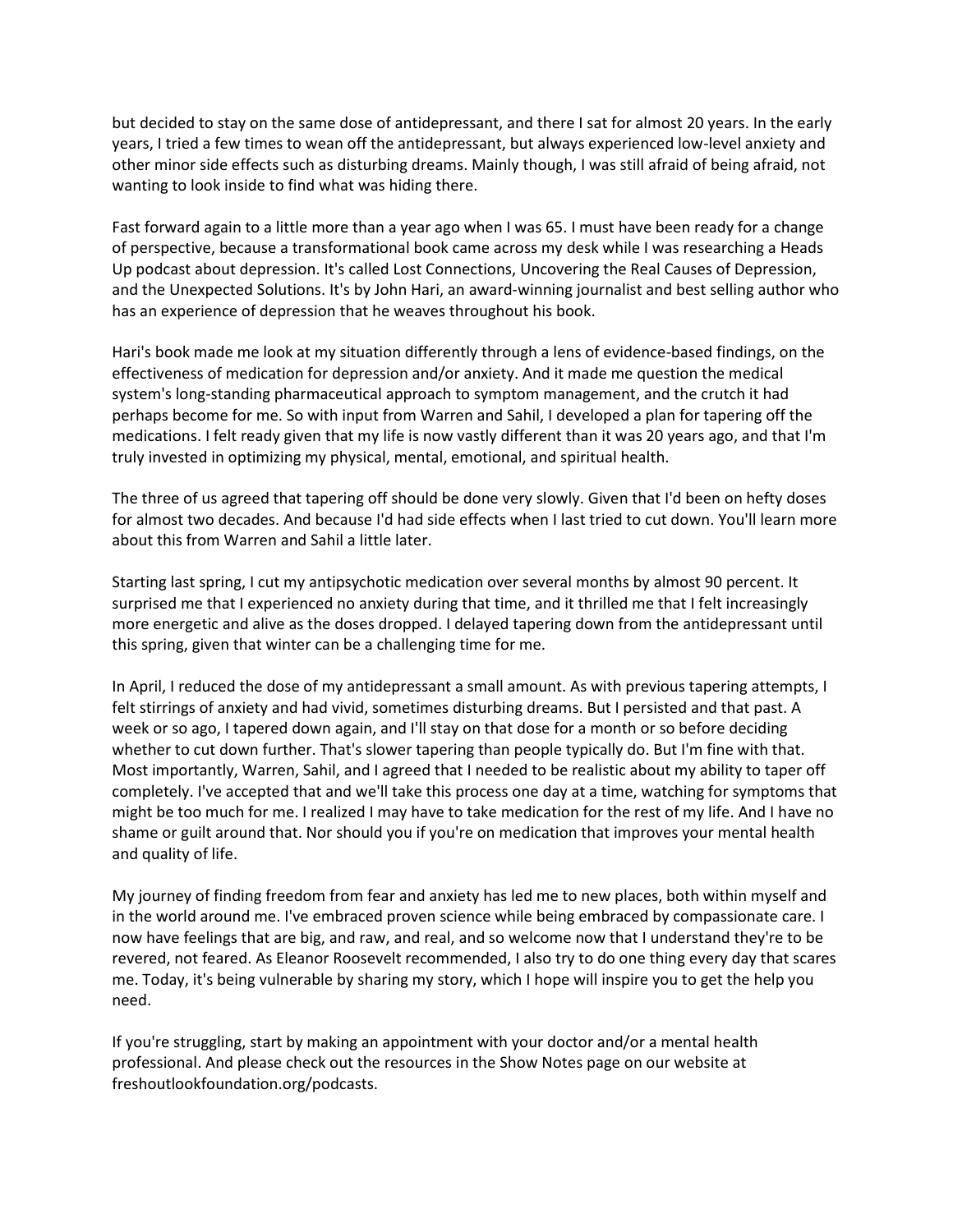Time now to bring in the experts who can add some meat to the bones of my story, and John Hari's book. Let's start with you Sahil. I found you at Two Nice Guys Pharmacy in Kelowna, BC. Great name by the way. My daughter recommended this because of your amazing, personalized service. We met, and you agreed to help me taper off the medications. You also promised to read Hari's book and then share your insights on this podcast. Let's start by you telling us your story, and why you find such meaning in helping people along their healing journeys.

# SAHIL 12:31

I'm glad that you've had a good experience. I've never had someone ask me to read a book and be on their podcast. So, it was a neat experience for me as well.

My story, the part that's kind of relevant to the mental health conversation here, is that in undergrad I was in sciences and living at home in Kelowna, going to UBCO. And everything was good. But when I was accepted into pharmacy school, and I had to move to Vancouver and go into this Doctor of Pharmacy Professional program, that's where things started to unravel a little bit, I would say.

When I moved away, it was great. I was living with one of my friends. But in those first couple of months of being away from home and being in a new program and in a new city, I started to feel a lot of discomfort. I remember times when I was studying, and I couldn't focus anymore on the slides in front of me, and I would have to go lie down. Eventually, I got to the point of having a conversation with my doctor, and we realized that I was having panic attacks, which was very foreign to me. And the identity that I had for myself of being this high achieving person who just is able to do anything and everything, and to have that, quote unquote, what I felt as a setback was tough to process.

And I wasn't able to really get a handle on the anxiety in those first few months, then kind of depression was becoming a part of that as well. And they are sometimes related but also very distinct things, and I felt the distinctions there. I eventually started on medications, and I found them to be very helpful. I remember in those first few months of being on fluoxetine that I felt that if everyone was taking this medication, that there would be less crime in the world, everyone be happier. It was amazing.

But as in the book, I had a similar experience as the author where that effect faded, and then we would increase the dose I would feel well, and the effect would fade. And that cycle continued whether with new medications or new doses for a few years.

And then near the end of pharmacy school, I was getting tired of it. And I tapered myself off the medications and it took probably a year after that for me to feel like okay, I'm actually through this phase of anxiety and depression. It was interesting for me because I subscribed very heavily to the chemical imbalance narrative, in part because I had everything else going for me in life. I had amazing support systems in my family and friends. Even though I had left my family, they were still very supportive. And I had friends there. I had a great career ahead of me with meaningful work. It didn't make sense to me. And that was one of the most frustrating parts of like, why am I feeling this way.

So, the chemical imbalance narrative really helped, to be like hey, it is out of your control, but kind of working through it and getting through it. I think it was the purposelessness that really got me and meaning to life that got me, and I found it in social connections, I found it in really savoring the moments that I have with friends. Meaningful conversations like this one, when you're 40 minutes into a cup of coffee with someone, I find so much meaning and joy in those moments, and I soak in that joy.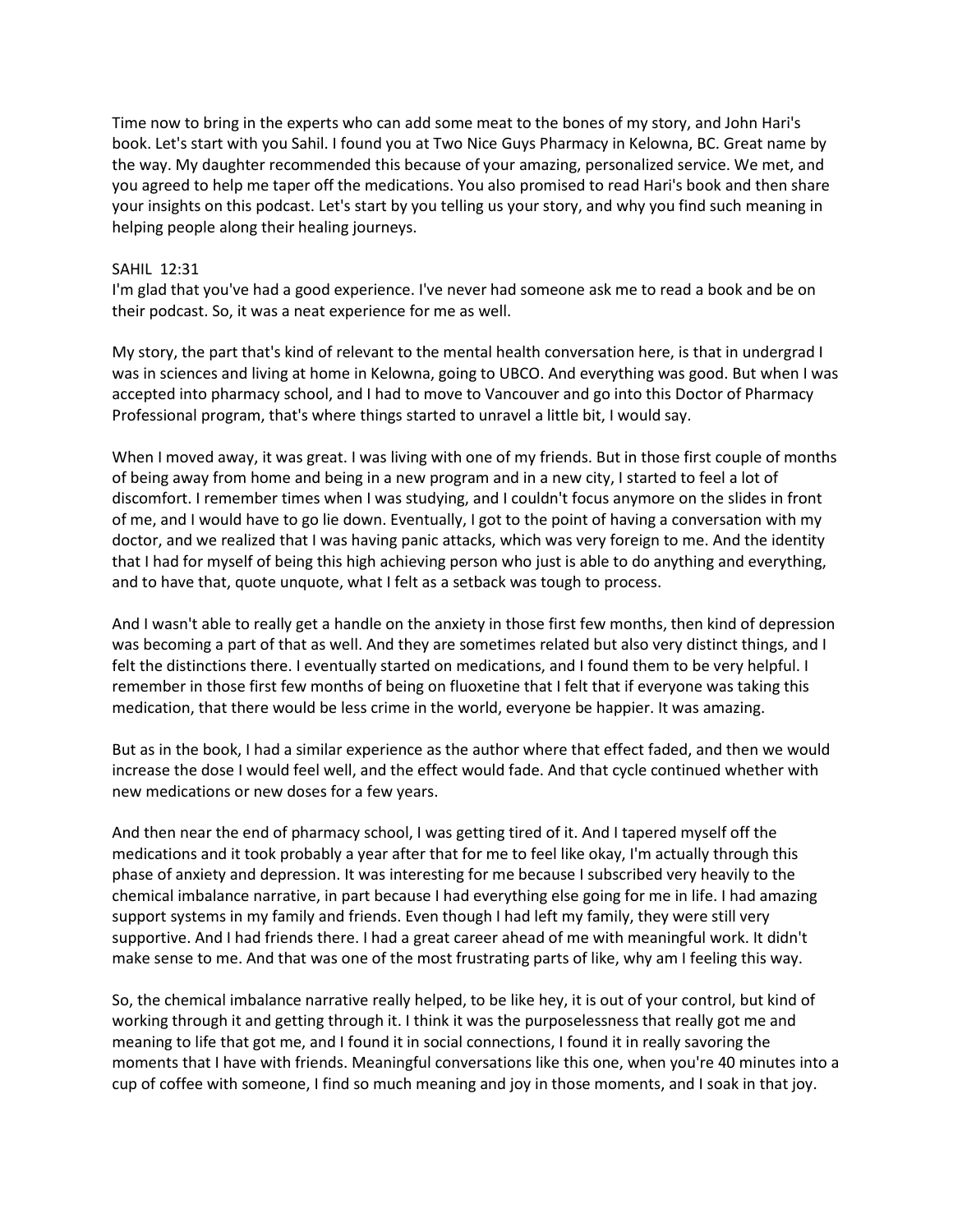And I would say it's still a work in progress. And not every day is a great day. But I definitely have much more joy in my life. I have more good days than bad days, and the bad days aren't as bad anymore.

## JO 16:00

Thank you so much for being vulnerable and laying that out for us. And I agree your story too will help other people. How has your experience impacted in a positive way your ability to help your clients who are experiencing mental health challenges?

#### SAHIL 16:17

I think my experience gives me an insight into what the human in front of me is experiencing. I understand how difficult it is to even get to the point of standing at the pharmacy counter. There are so many pieces in between one of just recognizing and understanding what's happening that took me a bit of time, then being willing to address that concern and eventually talking to a physician or whichever healthcare provider getting to the point of like, okay, I have this prescription in my hand, am I going to go fill it?

Okay, I go drop it off at the pharmacy counter, am I gonna go back? There's so many points there, where things could fall off or the mind could change. So when that person is in front of me, I have a sense of like, okay, it was not easy to get here. And I want to make sure that I can hopefully make it a bit easier moving forward.

# JO 17:13

Sahil, before meeting you, my interactions with pharmacists had been what I call clinical, which I guess is fair. But the training you received is changing that. Tell us more.

#### SAHIL 17:26

I graduated in 2019 from UBCs PharmD program, and it is very patient-centered care. We are not just looking at the condition and throwing a medication at it. We're looking at the human that's in front of us and saying okay, this condition is part of what's going on. But let's look at everything else that's going on. And as a pharmacist, our training, the first thing we even think about is, is a medication even necessary, is it even the best treatment?

For example, in school, we were being assessed when we were counseling a medication to a patient. We had to give three or four non-medication ways, non-drug measures to help address any particular concern, whether its mental health related or blood pressure or cholesterol. Those non-pharm measures or non-drug measures are very important, and the first line of therapy, frankly, in the majority of conditions. If those don't work, then we look at medication.

#### JO 18:22

When you say patient-centered or personalized care, what does that mean?

#### SAHIL 18:28

It's about assessing what's important to them and what their values are, depending on whether they're in school, what their age is, what their priorities are. It can help us guide the antidepressant we choose, for example, because depending on their side effect profiles, some side effects, for example weight gain, may be acceptable to some and not acceptable to others. So that's where the personalized approach comes in of, okay, let me learn about this person, what's important to them. And then we can make more informed decisions together and give them the appropriate information.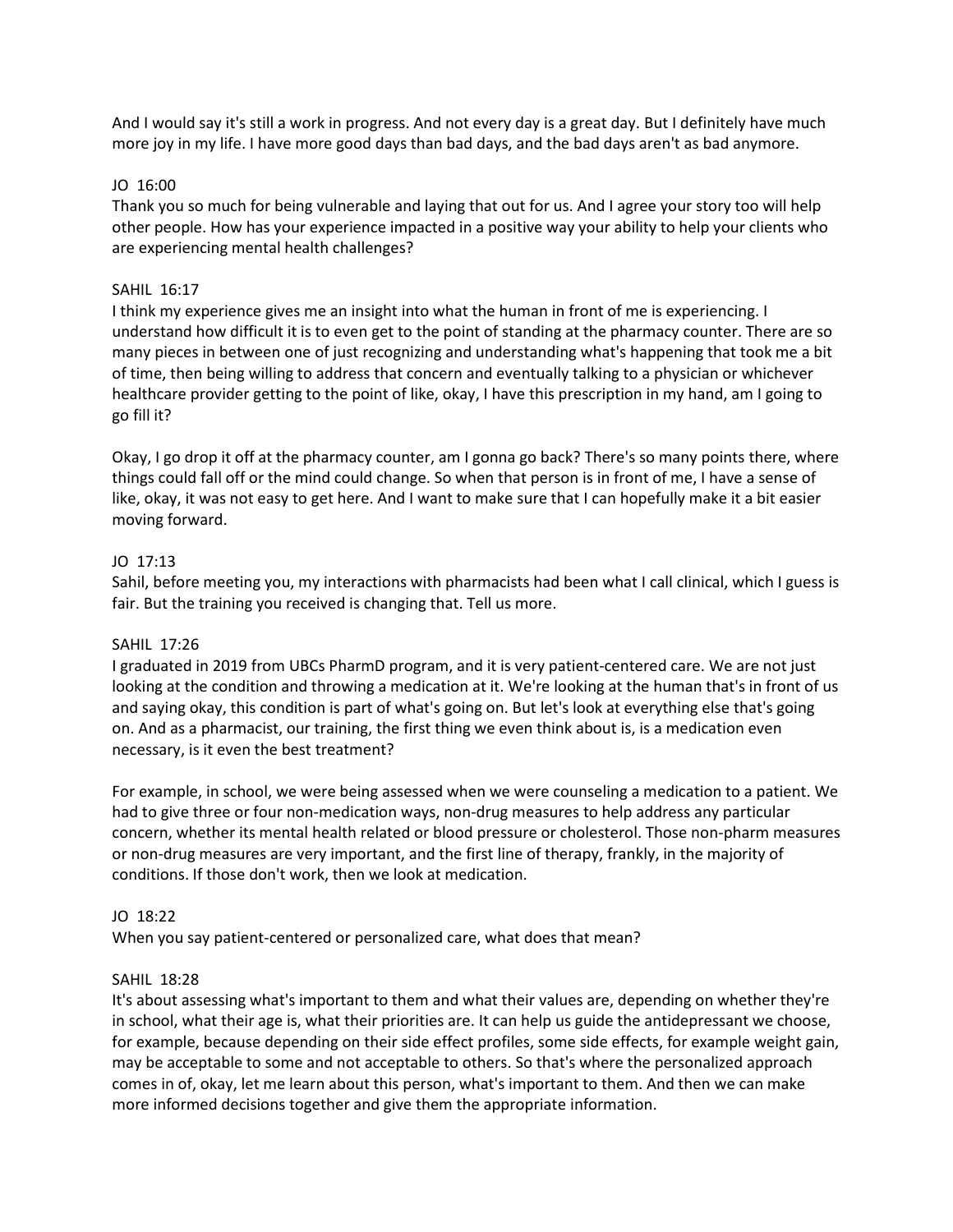# JO 19:02

When you speak to your clients first about taking antidepressants, what do you tell them?

#### SAHIL 19:07

Sometimes the majority of the times the benefits aren't immediate. And that's really frustrating when you're living through anxiety and depression. You're feeling unwell in all these ways to hear that, hey, I'm gonna have to stick through this for another 246 weeks before I really feel better. So that's one thing, it is a bit of a process. And also, the first one may not be the right one.

We have a lot of options. We have a lot of medications that work in different ways that have different side effect profiles. So we can hopefully over time find the right one. And the things that probably do work more immediately are those non-drug measures, whether it's starting to look at CBT, and there's a lot of free CBT resources out there, whether it's from Anxiety Canada or MindHealthBC?

Maybe the first line of therapy is being more mindful about hanging out with your friends, which is really difficult to do when you're living through it. But if there's a way that you can go for that cup of coffee and feel a little bit better, or go for that walk in nature and feel that sense of calm, those things might be more immediately soothing, and that will give the medication some time to kick in.

#### JO 20:18

What about the primary potential side effects?

#### SAHIL 20:24

There's a whole host of things depending on the medication that you take. So to say main potential side effects is a little bit tricky. And everything's in context as well. So I always hesitate from saying things broadly. But I will say some of the big things to watch out for is that, especially in younger patients, there is an increased risk of self-harm. And that's something that is top of mind for me. So when I am talking to my patients I, especially younger patients, I'd like to mention this is something that we've got to watch out for.

There's regular things like nausea, and dizziness, and all of these things that usually, we can help mitigate or get better as the weeks go on. Certain ones might have a higher risk of sexual dysfunction, for example, others have very limited risk of that. Some have a little bit of risk of weight gain, and others are less. Some cause trouble sleeping, some help more with sleeping. That's why the personalization part is really important.

If I have a patient who has insomnia with depression, then we want something that causes drowsiness, depending on if that's what they want. If we have somebody that they are unable to get out of bed at all, they're sleeping 12 plus hours a day or whatever, and I was on that side I would sleep all day long, we want something that might have energized them a little bit more, a little bit more activating. Side effects are also tricky term because sometimes that effect is something we want to happen. So it's very personalized and patient specific.

#### JO 21:51

What about side effects associated with tapering off, and your tips for minimizing these?

#### SAHIL 21:58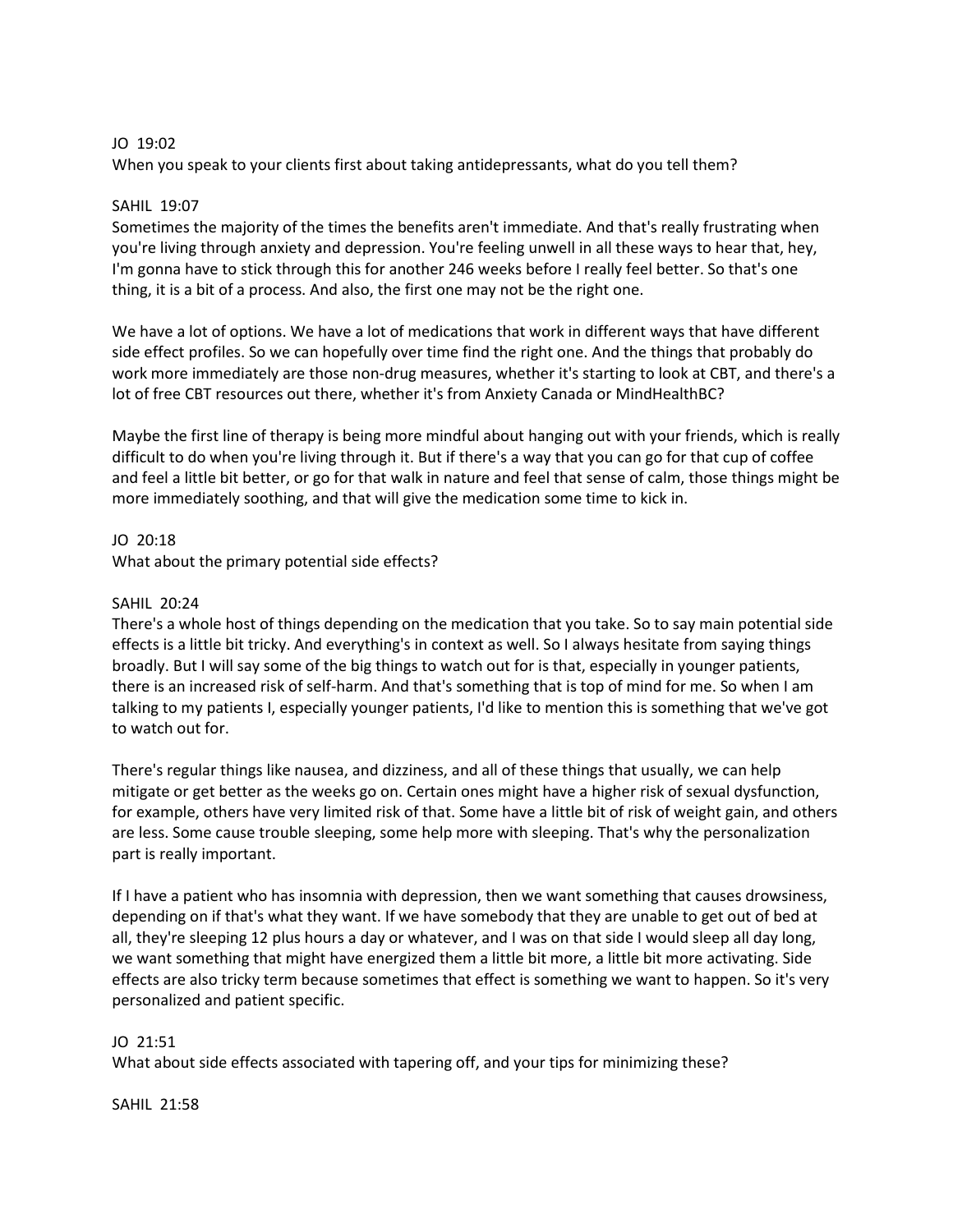What I've seen in my short career so far practicing for a couple years is we really want to take it slow; we want to go over weeks or months. And that will help minimize the withdrawal symptoms. So it can be some of the things that patients experienced in the beginning, maybe some dizziness, or the strange one to me that I wouldn't think about is flu like symptoms. People can actually feel unwell in that way. There can be some irritability, appetite affects, sleep changes. You might even feel that irritability or depression coming back, but sometimes it's temporary, right? It's just the body getting used to not having the medication. And it's not necessarily that the depression is actually coming back.

The other one that I hear patients talk about sometimes even if they miss a dose or two, is brains zaps or just that abnormal sensation there. These are the things to look out for. And if they're happening, this is how we can manage it or just even knowing that something can happen, helps mitigate the surprise of when it happens and makes it less scary in that way.

# JO 22:59

Thanks Sahil. That's great info and will really help me by the way, which brings us to our next guest, Dr. Warren Bell and his decades-long practice of combining medical and pharmaceutical knowledge with psychotherapy and downhome compassion. Just building on what Sahil was explaining to us, what do you see in the way of side effects or symptoms of people tapering off of these medications?

#### Warren 23:29

The principle that Sahil referred to, which is to do it slowly, is probably more important than any other principle with respect to withdrawing or tapering off medication of this nature, psychotropic drugs. People experience a variety of symptoms when they start to reduce medication, including symptoms that are very similar to the ones that they experienced before they began to take them. These are withdrawal symptoms, but they seem to be very similar to what they experienced prior to starting medication.

And as a consequence, there's a sense that maybe their condition that led to them taking medication has recurred. But it's actually a withdrawal process. And the best way to deal with it is to do it very slowly. I've had people who were withdrawn off medication in six weeks by one of my psychiatric colleagues, experience a terrible withdrawal pattern. And when I was involved with repeating it, because they cut back on the medication, we changed it from a six-week withdrawal to a two year withdrawal, and it was effortless.

#### JO 24:36

I'd like to build on Sahil's insights about patient-centered care. You and I have talked about your practice of getting to know people in the round, versus using only biomedical measures for treatment. Why don't you share your story of integrating treatment modalities and how it's helped your patients with mental health challenges?

#### Warren 25:00

My background prior to medicine was not pure sciences. My background was actually, believe it or not, music and creative writing. So I had a sort of artsy kind of perspective on life. So when I came to medicine, it was with a very different perspective from many of my fellow students. I understood science, but it wasn't the only thing that I had studied. As I went through medical school, I found the narrow approach on biomedical matters and physical health issues, to be challenging, because I was only too aware of my own psychological responses.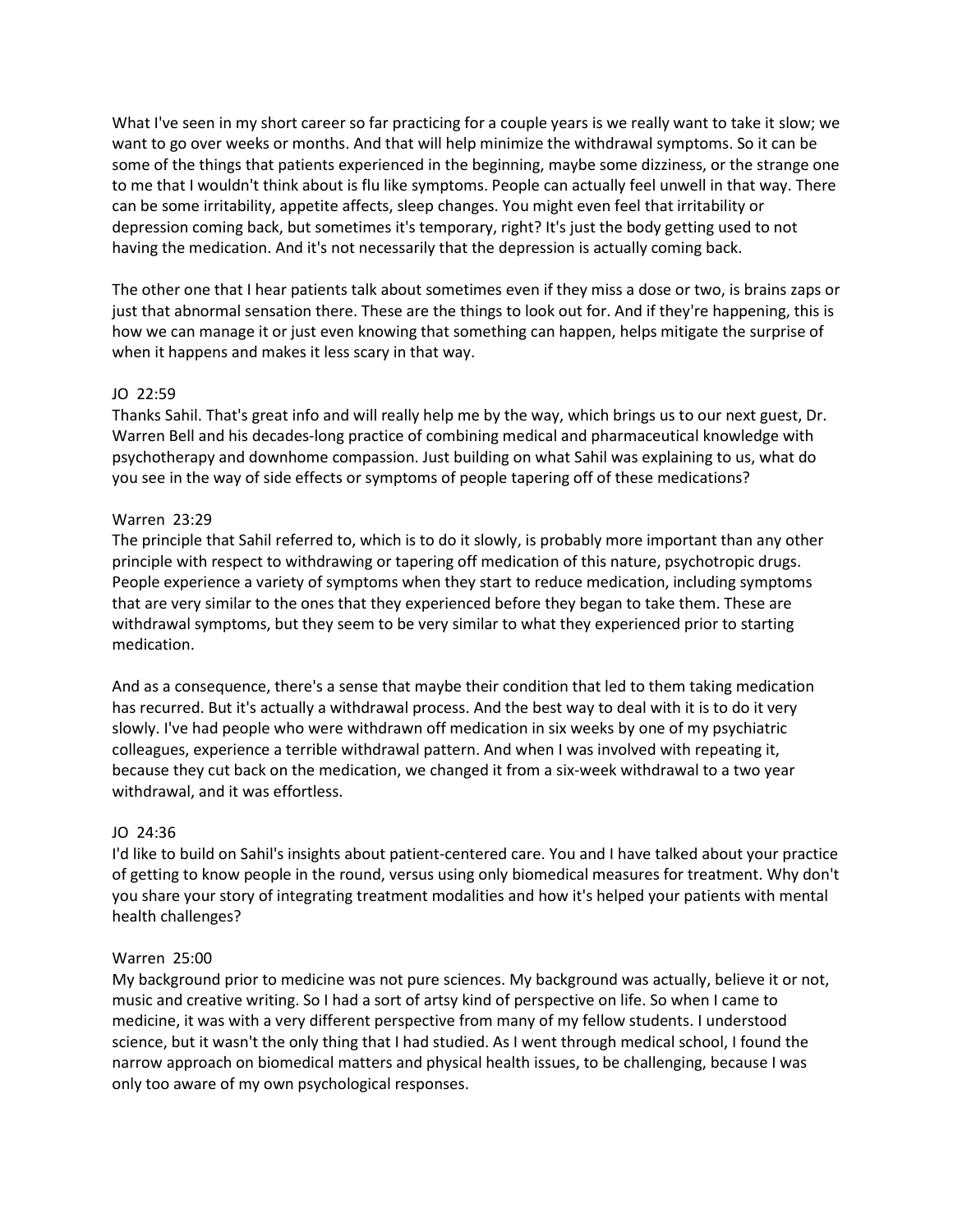So early on in my training program, one of my preceptors, who was the head of psychiatry at McGill, noticed that I had a bit of an aptitude for exploring the psychological experiences that people were having. And that led to learning about different kinds of approach to therapeutic interventions in that area. And I eventually fastened on a procedure, or a process, or an approach called short-term anxiety provoking psychotherapy, which at the time, short-term meant 12 to 15 visits as opposed to two years of weekly visits that psychoanalysis was focused around. So it was shorter term, but it was still longer term than what is commonly done with psychiatrists these days.

And after I had graduated, I worked in a psychiatric outpatient clinic for a year, and I also engaged in palliative care. Much of it is intensely psychologically oriented. When I came back to BC and began practicing in the small town of Salmon Arm, I just felt the need for a variety of reasons to explore other modalities. And I embarked on what amounted to a 20- 25-year process of learning about every kind of therapeutic opportunity that there is ranging from physical interventions like manual therapies, massage, cranial-sacral therapy, chiropractic, and of course physiotherapy, one of the standards, and osteopathy, and then also mind approaches.

Sahil mentioned CBT, which is a fairly formulaic form of psychological intervention, but it's been used and has been validated as having some value. But then there's other things like yoga and meditation and mindfulness. And side-by-side with them was the process that I was bringing into my practice, which is insight-oriented therapy, where you spend a long time asking challenging questions and essentially, having patient hear themselves say things that they haven't said before, and understanding things inside their own consciousness that are new, and developing insights.

That way, it's not a system where I give people advice. It's a system where I probe, and their responses end up being their therapy. And I've done it now for over 45 years. So it's been a central part of what I do, because once you explore people's minds, you find out what they are like, as you said, in the round. You find out more of the totality of their life experiences, not just the disease, or the condition, or the injury that they present with. So it inevitably makes you think holistically when you approach anybody.

# JO 28:42

During my psychotherapy sessions, we talk about many things including the mental health impacts of my upbringing, my Type A personality, my perfectionism, and so on. But my biggest takeaway was the realization that I bottled up what I thought were negative emotions for decades, only acknowledging and sharing the positive side of myself. Warren, you along with Brene Brown taught me to sit with my not so nice feelings, to really feel them, and then to identify them, process them, and maybe most importantly, learn from them.

I'll give you a simple example of that. About six months ago, I was cleaning out my kitchen cupboards, and I came across a set of china that I had inherited when my Mom passed away. And it brought back wonderful memories of Easter dinners, and Thanksgiving and Christmas dinners and us all around the tables. And my mom loved those occasions. She loved her crystal, she loved her china, and her cutlery, and everything was set so beautifully, and she was so proud. And I decided that I really didn't have room for this china anymore. So I called my sister and I said, you have a lot more room, would you like this china? And she said, sure.

I went downstairs, got some boxes, brought them up, and I started packing away this china. And I started feeling increasingly more sad, to the point where I started crying, which is really unusual for me because I'm not a crier. And I just felt worse and worse and worse. And so I went and lay down. And I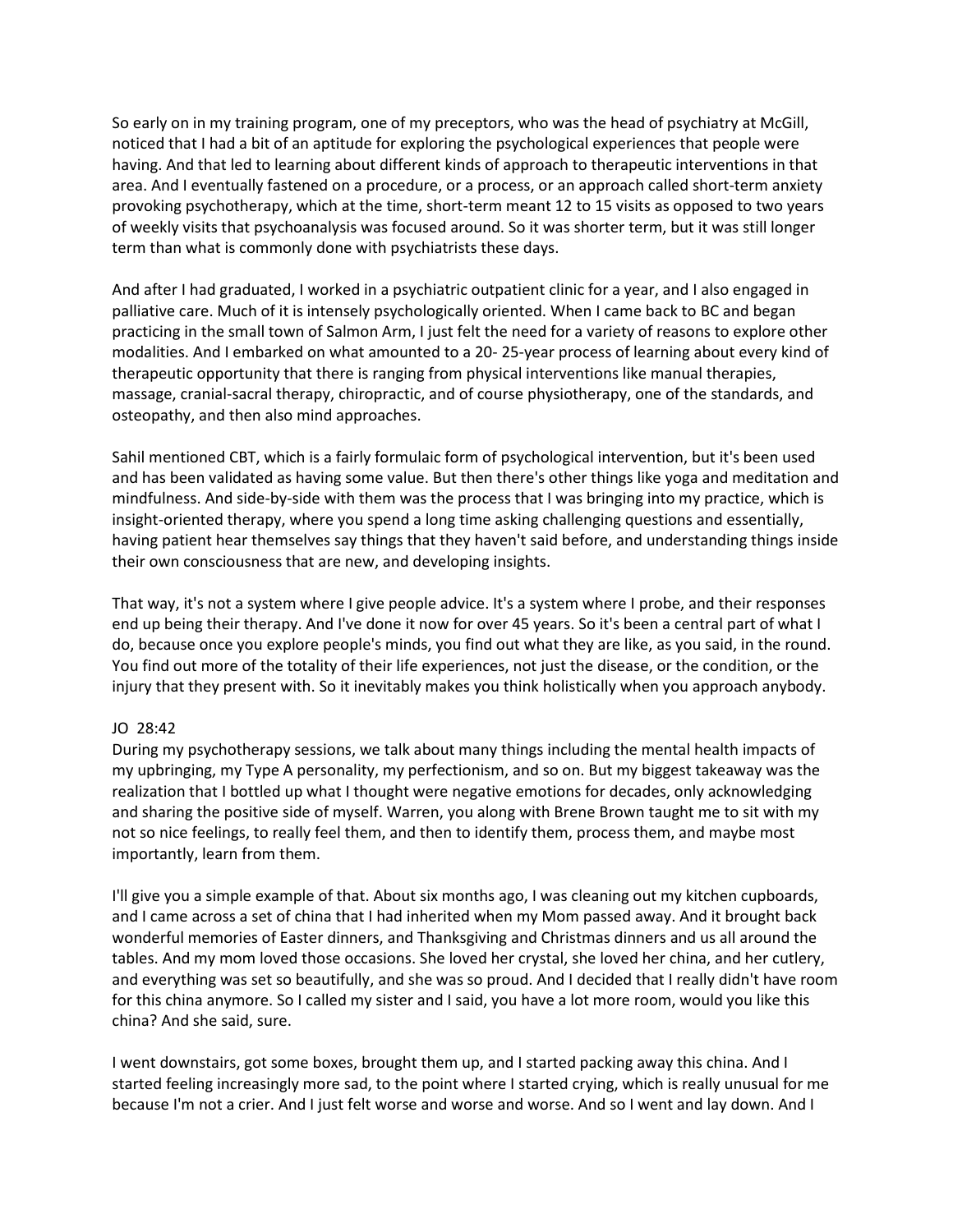started thinking about the china and what it meant to me and came to the conclusion that I didn't want to give it away. I really needed to keep this as a connection to my mother. So I packed up the china and I put it in this very special place, and decided that I'm going to use it on occasion, even if it's not a special occasion.

So that, for me, was a cathartic experience of feeling something, identifying what it is, processing it, and then responding in a way that met my emotional needs. It has really played a remarkable role in my healing. I've said all that to ask this question. Warren, in the patients you've seen over the years who are experiencing anxiety or depression, what role do you see unprocessed negative emotions playing?

#### Warren 31:34

They play a central role, because they embody things that are unresolved in one's own life experience. There is a social pressure on all of us to hold back expression of any kind of negativity. If you meet somebody in the street and they say, hi how are you, you don't say, well actually I'm having a really bad day, and let me tell you about it. Partly because we know that the chance of them stopping and paying attention to those remarks will be very limited, they might be frightened away. But also, it seems like exposing ourselves to having other people see the vulnerability in us. And so it's quite natural, at a social level in many social situations to suppress the expression of negative feelings, fear, anger, frustration, terror, all experiences which we define as negative.

What they are, of course, is responses of our central nervous system to things that are troubling to us, that disrupt our lives, or that appear to threaten our security. When you do that, and those experiences come to the surface, as you described in the story about your mother's china, you often will experience an emotional reaction that takes you by surprise. And if it's the wrong kind of setting, for example, there's a bunch of people looking at you and you're on stage, and you happen to open your mother's china there, you would be under intense emotional pressure internally, to not start to weep on stage. Now, if it was a psychotherapeutic group therapy session, you wouldn't have that same feeling. But if you're on stage, and it's a public performance, you would feel horrified at the fact that you were losing emotional grip on yourself. So setting has a lot to do with it.

And often in our early years, we have settings where we are discouraged from expressing our true reactions to things. A parent who tried to be helpful says, "Don't make so much noise in this room, keep quiet." You don't know why they want you to do it, but they tell you to do it. And you want to make a big noise, you feel full of exuberant energy, and you can't do it. And so you learn to put those feelings and that expression away. And then you get into a situation where you start to cheer at a sports event and suddenly you are feeling giddy, you feeling strange and kind of uncomfortable, and maybe a little anxious, like I'm being too exuberant. I'm expressing my feelings too vigorously.

So what the negative emotions that are suppressed or unprocessed do is they influence a lot of our dayto-day behavior. But much of that behavior as an experience is of feeling anxious, or in this case that you just described, you feel sad, but they are highly legitimate emotional responses that are present in us when we're first born. And so to suppress them tends to be kind of unhealthy. It's not so much that you express them anywhere. You find out where it's appropriate to express them as you grow older, but you don't get rid of them. That's the key I think.

# SAHIL 34:38

I'm going to jump in here just to add a little bit more of my story and how I think processing those emotions helped out. When I originally had my symptoms, I felt defective in a sense. It's interesting how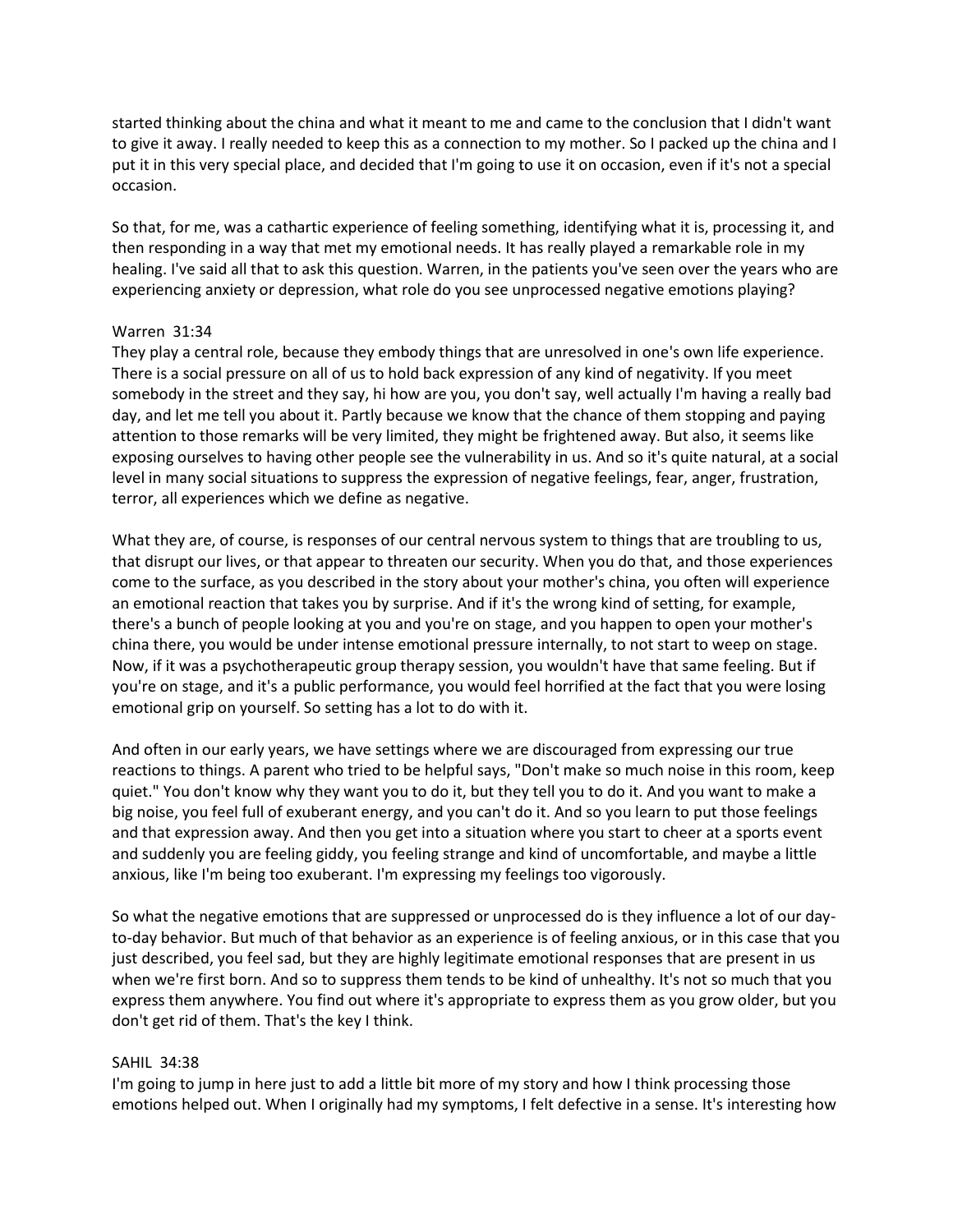you would never think that of somebody else but when it's yourself, there's more harsh judgment, something that I have worked through thankfully. But I went on a self-improvement binge. And in doing so, I think developed a little bit more EQ, emotional intelligence, and self-awareness. With that selfawareness, I noticed and was actually able to see those negative emotions, sit with them, and process them in ways that you two have mentioned. So I think it's extremely important to get to that point where you can recognize and deal with what's happening.

# JO 35:23

What about the role of chronic stress and depression and anxiety?

#### Warren 35:29

Chronic stress is usually the result of a habit. We live by habits, our lives are guided by habits, habits are shorthand ways of dealing with events that occur over and over again in our lives, and that we have to develop a sort of patterned response to. If there are patterned responses to all or most expressions of a certain part of our own inner world that is valuable and important to us, then it produces a chronic state of feeling anxious, depressed, or just out of sorts. Because we're putting aside a part of ourselves on a day-to-day basis. And the habit of putting that part of ourselves aside, has been so firmly entrenched in our vocabulary, our emotional vocabulary, that we never think about it when somebody says, are you scared, you say, oh no, even though we could be terrified, because we don't allow ourselves to think that we're terrified. Because if we thought we were terrified, we'd start to act like we were terrified. And that would produce the kind of reaction Sahil was just describing, doing things that you feel uncomfortable, that make you look more vulnerable.

But in fact, as we become more integrated, our personalities become more integrated, and the different parts of ourselves get to know each other better, then stress levels tend to go down markedly. That's one of the reasons why insight-oriented psychotherapy can be so useful, because at the end of the road, you have an understanding of why you get agitated in certain situations, and not in others.

#### SAHIL 37:04

So just to add to that chronic stress piece, it was stressful to be in a new city and learning how to fend for myself in that way. And the pace of professional school is very different from undergrad. It's hard to keep afloat in those settings sometimes. So I do think that chronic, ongoing feeling of drowning and rat race sometimes, I felt that even in my career, I think that does add to the situation.

# JO 37:30

For personal reasons, I'm interested in the link between genetics and anxiety and depression, as there's a history of those in my family. My dad experienced anxiety and depression. My paternal grandfather was hospitalized because of mental health challenges. And my maternal grandmother took her life by suicide when my mom was just eight years old. I also wonder about the impact of trauma and have tried to unearth the traumatic event in my past that might have triggered my challenges. Warren what can you tell us about that?

#### Warren 38:06

Trauma is something that depends very much on the context in which a particular behavior occurs. And the trauma is not always explosive, violent, and deeply disruptive. Sometimes trauma can be the lack of a response to a certain behavior on our part as children. The adverse childhood experience body of research is often shortened to ACE, A C E, began in 1988. But it's research that really explores something that's deeply rooted in human experience. And that is that if things go really bad when you're young and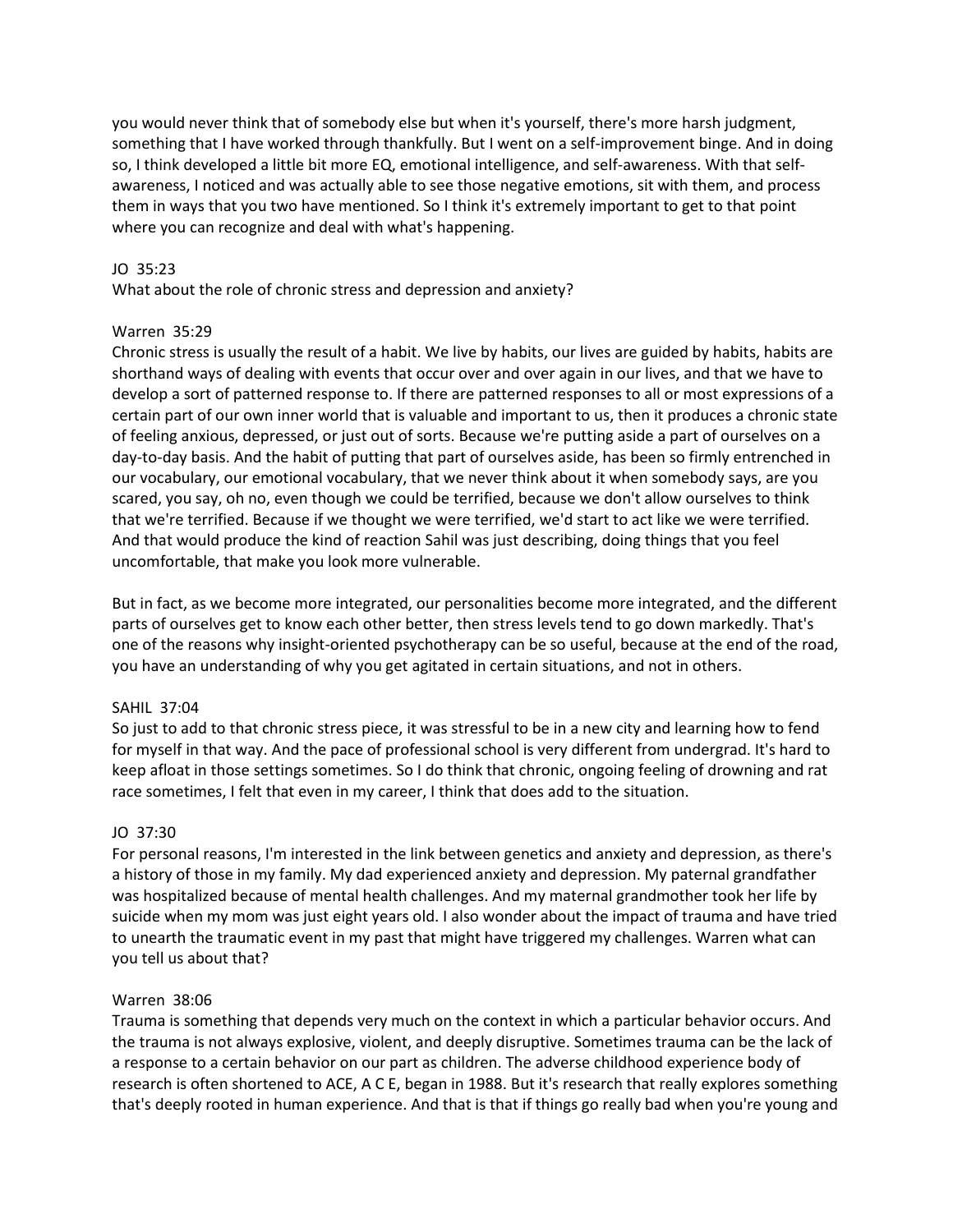vulnerable, then it can shape your response to the future quite dramatically. If somebody has a father who's an alcoholic, the father may never be violent or aggressive or invasive into that child's life, but they may be absent, they may be sort of non-existent, the parenting role could be almost completely removed because of a preoccupation with the state of consumption of alcohol. Sometimes parents are away a lot, they're absent.

So trauma takes different forms. I think it's generally recognized that an accumulation of extremely disruptive events, things like a parent going to jail, things like the death of a parent, things like physical, mental, social, and sexual abuse. All of these really invasive, intensely disruptive forms of trauma clearly shake, sometimes shatter the sense of personality, self-esteem, self-trust, trust in others, and that can have impacts throughout a person's life. There's quite strong evidence that if you accumulate a certain number of traumatic experiences in your early years, it will have a permanent effect on your development as a human being.

That said, you mentioned the genetic component of mental distress and mental difficulties. There is some degree of that, but with most genetic components, they offer about five, maybe 10 percent of the reason why things happen. What you may have genetically is a tendency, but not necessarily a condition. And so you might be more susceptible to certain kinds of inputs. But it's not that you're going to go ahead and behave in a certain way because of your genes overwhelming your judgment.

#### JO 40:49

Warren, you've been doing this for decades. Have the levels of anxiety and depression increased over the last 10 or 20 years?

#### Warren 40:59

My observation would be that certain kinds of anxieties have increased. And certain kinds of social and environmental, and I mean environmental in the broadest sense of the term, pressures and disruptions have come into the lives of many, many people around the world. On the broad scale, there is widespread anxiety, and particularly among young people, children ages, say six to 15. Anxiety about their future, on a planet that is increasingly degraded by human activity and the presence of so many of us on the planet. That's a genuine anxiety. And there have been surveys. The BBC did one recently that showed in every country, they analyzed children's responses, they found this kind of anxiety underlying their daily lives. They don't go around talking about it all the time, but if you ask them how they feel, they're very explicit and describe quite disabling, sometimes senses of anxiety.

One of my colleagues who works in an emergency room here, had three young people over a period of some months who had all come to the emergency room because they were either feeling suicidal, or they had made a suicidal attempt, because they were so depressed about the future of human society. They felt that there was no hope for us. And I think the heat dome and the fires during the summer really intensified those anxieties. There are also other stressors like the enormous disparity between the very well to do and the very underprivileged and financially insecure.

So I think there are increased levels of depression and anxiety about those kinds of things. But to be honest, the primary things that bring on anxiety and depression are personal factors, elements, and events, and experiences within a person's own life. That's where those kinds of experiences take place. And I would say, there's probably in this part of the world, more of that going on in communities, and neighborhoods, and individuals to some extent than there are in many other parts of the world where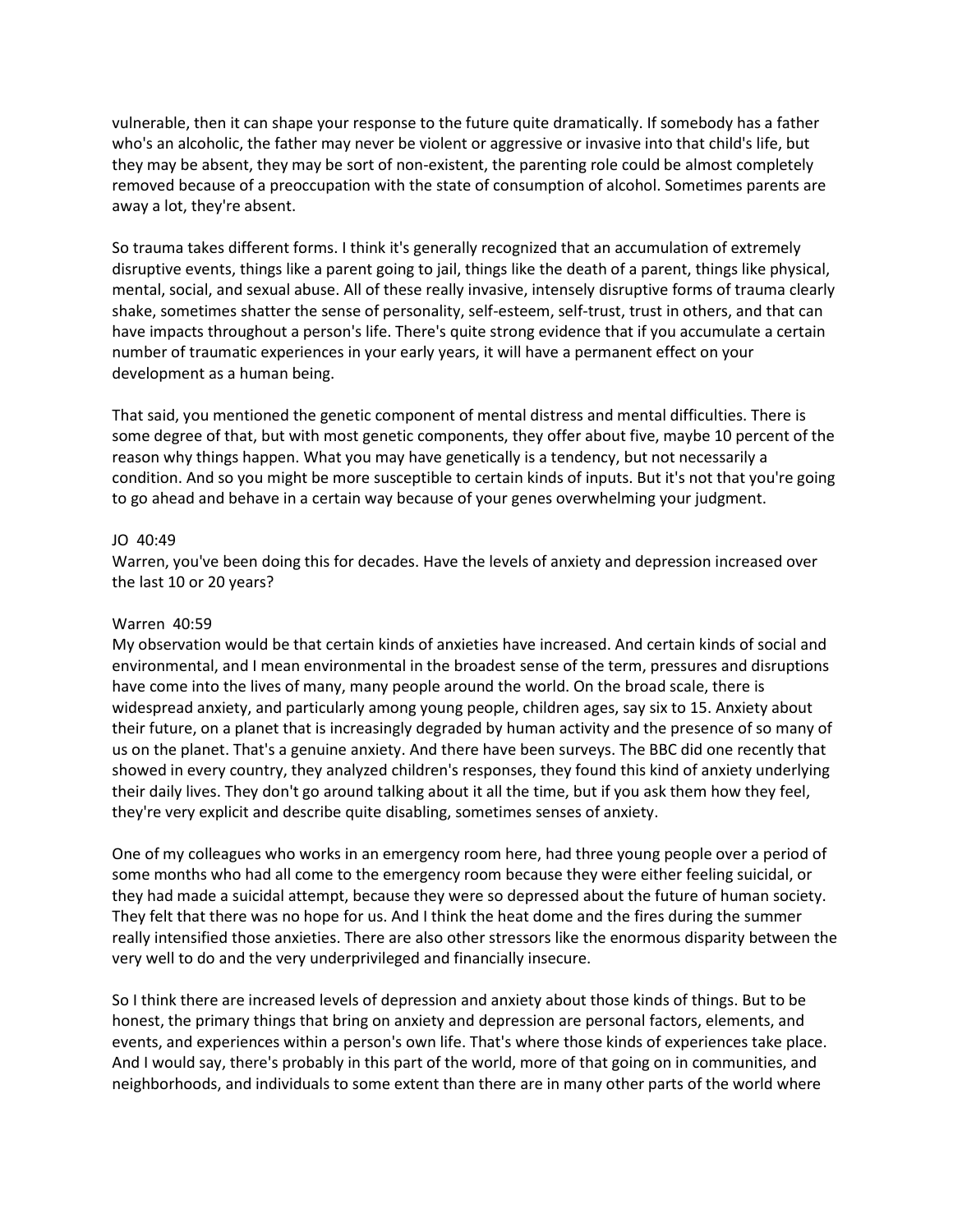connection and interaction and a sense of community are much more strongly developed. But I would say these broad disruptive impacts are being felt by people all over the world.

#### JO 43:25

Sahil, what's your observation about mental health over the last couple of years since COVID? I have heard that statistically, mental health has declined over that period. But I've also heard very promising statistics about how many people have taken this as an opportunity, like yourself, to build themselves in a positive way.

#### SAHIL 43:54

It's hard for me to assess the exact statistics on what's happening. But what I do feel confident saying is, it's a conversation that more people are willing to have. It's something that became a societal level conversation during COVID lockdowns on how are you actually feeling. I think it prompted a lot of selfreflection in individuals. So maybe that's why we're seeing both improvements, because people are seeing things that they can work on, and maybe more conversations on people not feeling well because you're actually recognizing what's happening. And not just burying it with the busyness of life.

#### JO 44:32

A big chunk of Hari's book outlines his research findings about the effectiveness of pharmaceutical solutions for depression and/or anxiety. He also questions the long-held belief that brain chemistry changes are the primary causes of those disorders. Sahil, what do you think about the book and Hari's arguments?

#### SAHIL 45:00

So I mentioned my story, I did very much subscribe to the chemical imbalance narrative. And I do think there is still some truth to be had there. I think it's good to have a conversation around that on, okay, maybe that's part of the scenario, but maybe not the whole scenario. And there are things that we can work on. I did really enjoy the book. I enjoyed the breakdown of all these connections, and frankly, then all of the solutions that can help chip away at it. I don't know if I bought all the arguments in their entirety. But I think there is enough in that book to reflect on and learn from.

# Warren 45:38

The book was interesting for me, because I was familiar with a lot of the research that he explores. From a journalist point of view, he went and interviewed the people who had done, for example, the metaanalysis of antidepressants with the SSRI, selective serotonin reuptake inhibitor category. I was familiar with the fact that the full meta-analysis, which was done by obtaining all the studies that have been done on these drugs, rather than the ones that have been published at the time the drugs first came out. It was possible to do say, a dozen studies, find four that said what you want them to say, and then the other eight said things you didn't want them to say. In other words, they were not so positive about the drugs in question and their therapeutic benefits. And never publish those eight and only publish the four that you like.

So what the researchers on that particular meta analysis did, they went and got all the studies. They nagged the Food and Drug Administration, so they finally gave them the actual raw data from those studies. And when that happened, it showed that the evidence used to promote many of the psychotropic drugs was quite skewed. It was quite directed towards a marketing end rather than a therapeutic end. And that's nothing new. Nobody should be surprised. The nature of the corporation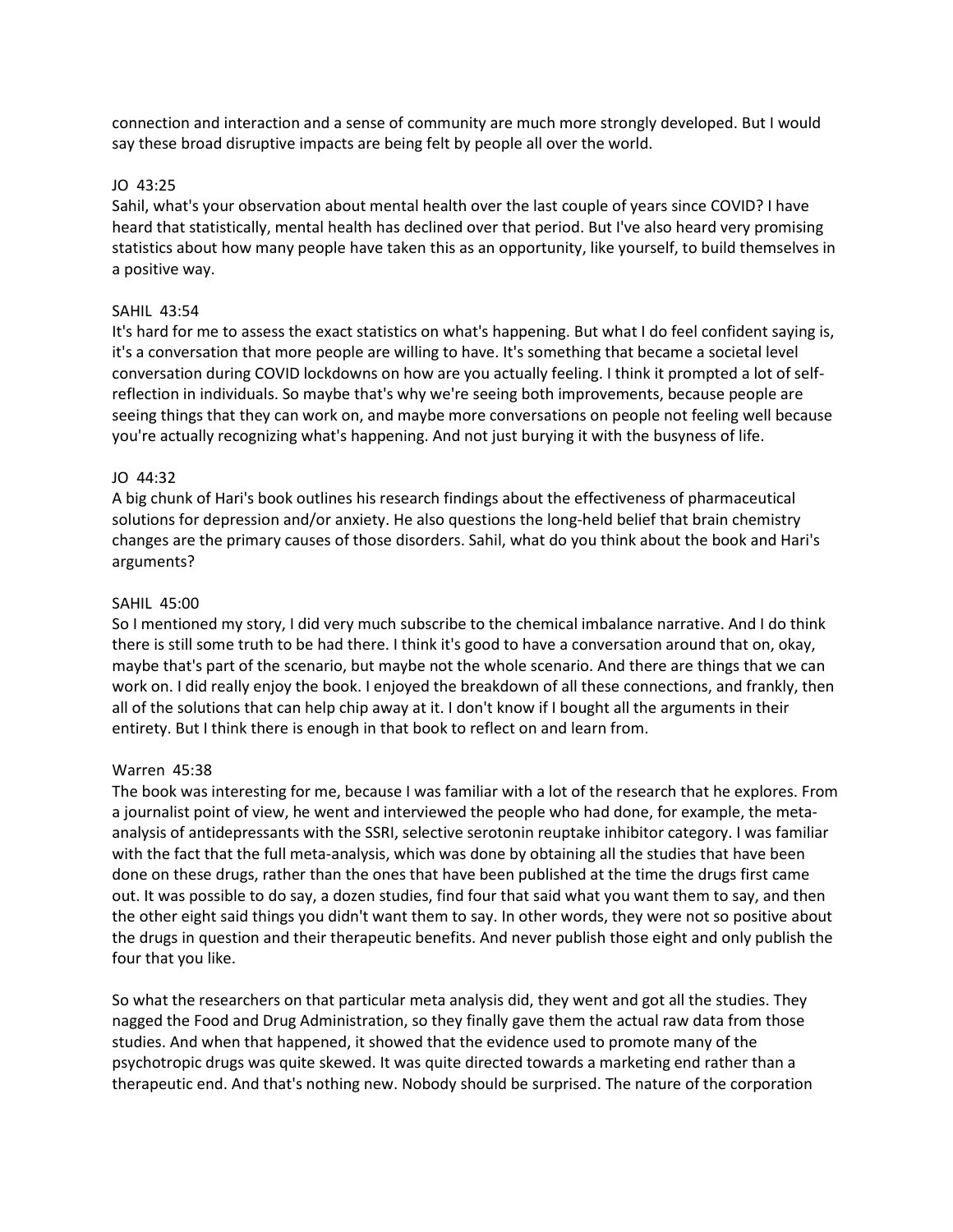and most large pharmaceutical companies or corporations, is to deal with the shareholders expectation of profit. And that's the sine qua non, the other part of it is of importance, but it's not the central issue.

What I liked about the book was that I was hearing some of the sort of personal trajectories, the narratives of the people who did the research and why they did it, and what they felt about the research when they had done it. And that was adding another sort of personal element to stories that I had heard, written up in clinical journals. I particularly appreciated the fact that Hari was very open about his own struggles, which I think is important. It makes it clear that say an investigative journalist or a public figure, is not somebody who sprang out of the earth fully formed. They are like everybody else, in a process of evolving, and changing, and coming to new understanding about something that they might have thought they understood very well, for sometimes a very long time. So that was helpful for me. And then some of the individual stories about changes that took place in people's lives, I found quite illuminating, and quite heartening, as well.

#### JO 48:20

What were your favorite stories and why?

#### SAHIL 48:23

One of my favorite parts is right at the beginning, when the author talks about the initial experience with the medications which paralleled mine, of there was a benefit, it would fade, there was a benefit, and it would fade. And specifically, there was this part where the author felt compelled to evangelize about the medications. And I felt that as well. I was singing the praises because I had felt so down and so unwell. The correction of that, or the fixing of that, however, I felt in that moment was so significant to me, that I felt that everyone should consider whether or not they need these medications. So that point of relatability from the beginning, stuck with me and probably added to the authenticity of the book for me, or added to the reliability of the author's narrative throughout.

#### Warren 49:15

The story that captured my imagination the most was the story he told about arriving in Berlin, he's originally German so this was kind of like coming home and coming across a small community of people rejected on all sides by society. Some of them were immigrants from other countries that didn't speak English, or German, or other as a first language. Some were people who had been disabled. Some were people with sexual orientation that was not accepted in German society. And somehow, they just didn't feel comfortable in the value system of the society they we're living in. All of them had been kind of isolated from society as a whole but also from one another. And then an elderly immigrant woman decided to just sit out in public and be visible, because she was having trouble with attaining some goals in her life, from the government. And around her coalesced a whole new community that formed, and was established, and strengthened, and sustained by the energy that each of these marginalized individuals brought to the broader nature of their gathering of people.

It wasn't just a heartwarming story, it was an analysis of how community is established. You reach out, you find commonality, you ignore the superficial differences, you look for the deeper values that you share. And then when you do that, you gain an enormous sense of personal and shared satisfaction. And I think if there was any way to give an example of how to enhance mental health, I would say that story to me stood out very much so.

SAHIL 51:03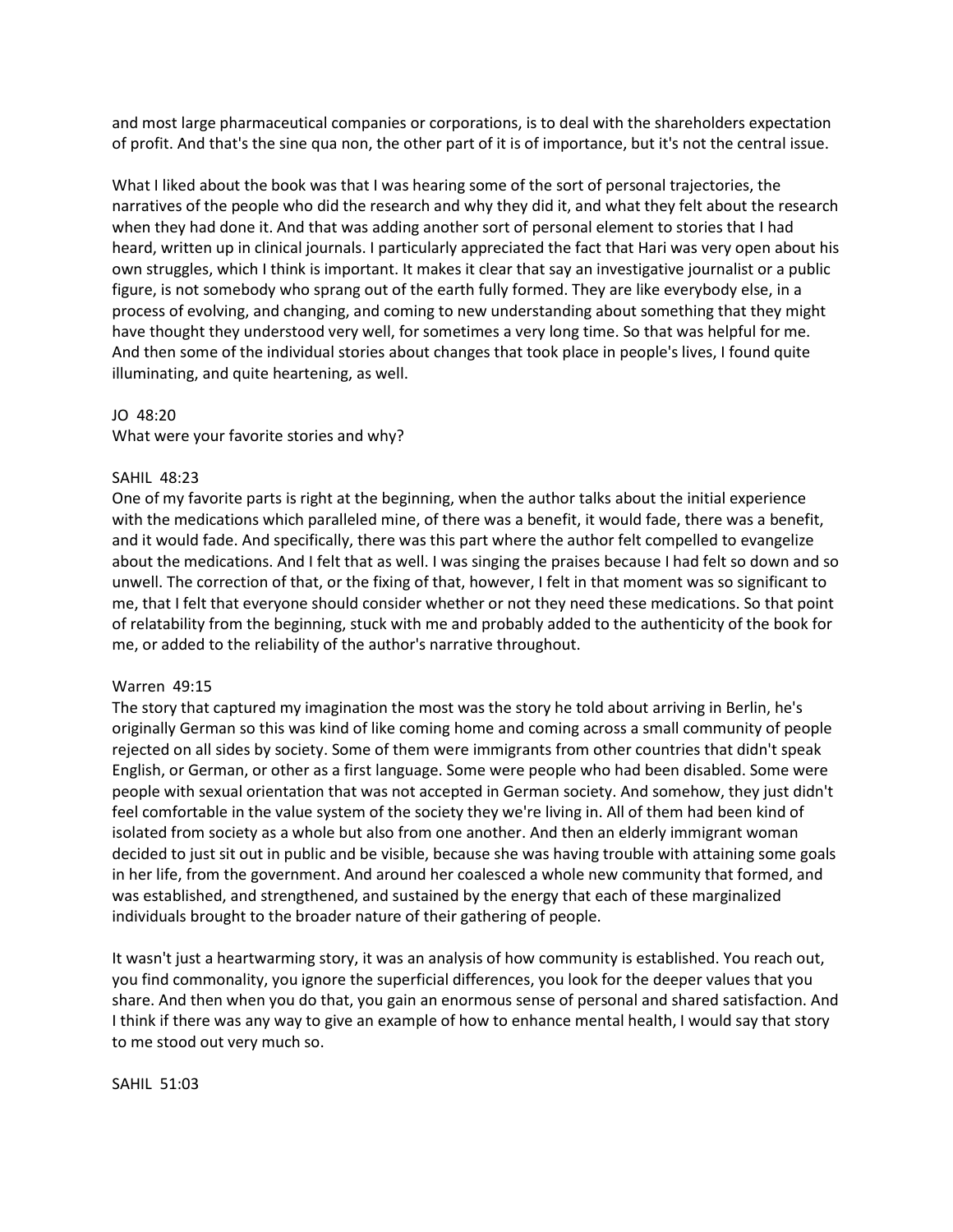I agree. Not only was it heartwarming, I found it to be so empowering. In those most dire of circumstances, they were able to come together. And that sense of community that they built was inspiring and empowering on any time you find yourself in dire straits, you can build that community that will help you through it.

#### Warren 51:22

And I would compare that to say, a very wealthy suburb in a large urban setting where all the houses are grand, the trees are beautiful, and the neighbors don't always know each other. And they're often sort of in competition to have the nicest lawn, or the biggest swimming pool, or whatever. And sometimes, not always, but sometimes, just very wrapped up in material values. And then at some point in time realizing that what they really want is a sense of relationship with others.

#### JO 51:58

Much of the book focuses on what Hari feels are the nine major causes of depression and anxiety, including trauma and genetics. He describes them as disconnection from other people, or meaningful values and work and from status and respect. He also talks about us being disconnected from nature, and from a hopeful and secure future, which are inextricably linked. He goes on to talk about solutions, or what he calls different kinds of antidepressants. And we don't have time to talk about all of these, but I would like to dig a little deeper into what I believe is the most important message in the book. And that's the vital role social connection plays in mental health at all scales, individuals, families, workplaces, and communities. So first of all, Sahil being of Indian descent, your experience with social connection is much different than ours in the Western world. Tell us about that, and how it played out in your life.

## SAHIL 53:07

My parents are from India, moved here kind of in their 20s. Typical immigrant story, came with very little, have kind of worked their way up the social ladder. I'm born and raised in Canada. Being Canadian is my primary identity. And then I so happen to have this background. And with that background, I think comes a greater sense of family and importance on family. The social connection that I have with my parents and with my sister, that family household connection is so central to my existence.

Leaving that when I left Kelowna to go to Vancouver for pharmacy school, that definitely had a role of being further from my greatest support system. And there was never a sense that I would be abandoned. When I look at more Western culture of kids moving out at 18, it seems such a difficult way of life. I don't know if I would have been able to get to where I'm at in life, if that was the culture that I came from, or if that was the situation I was in. So that value on a family and supporting each other, this mindset of my parents support me until I'm self-sufficient, and then eventually, the responsibility becomes mine to take care of them. So we're always being taken care of and supported in that way. There's no sense of time out in the world by myself.

#### Warren 54:33

The Indian culture is, in some ways, far more mature than the kind of hybrid culture that we have in this part of the world. And many, many other cultures really have maintained a sense of community and family. There's no question I've observed in many, many situations how having sometimes just one healthy relationship can mean the difference between somebody being really distressed almost all the time, and feeling a sense of relief and security.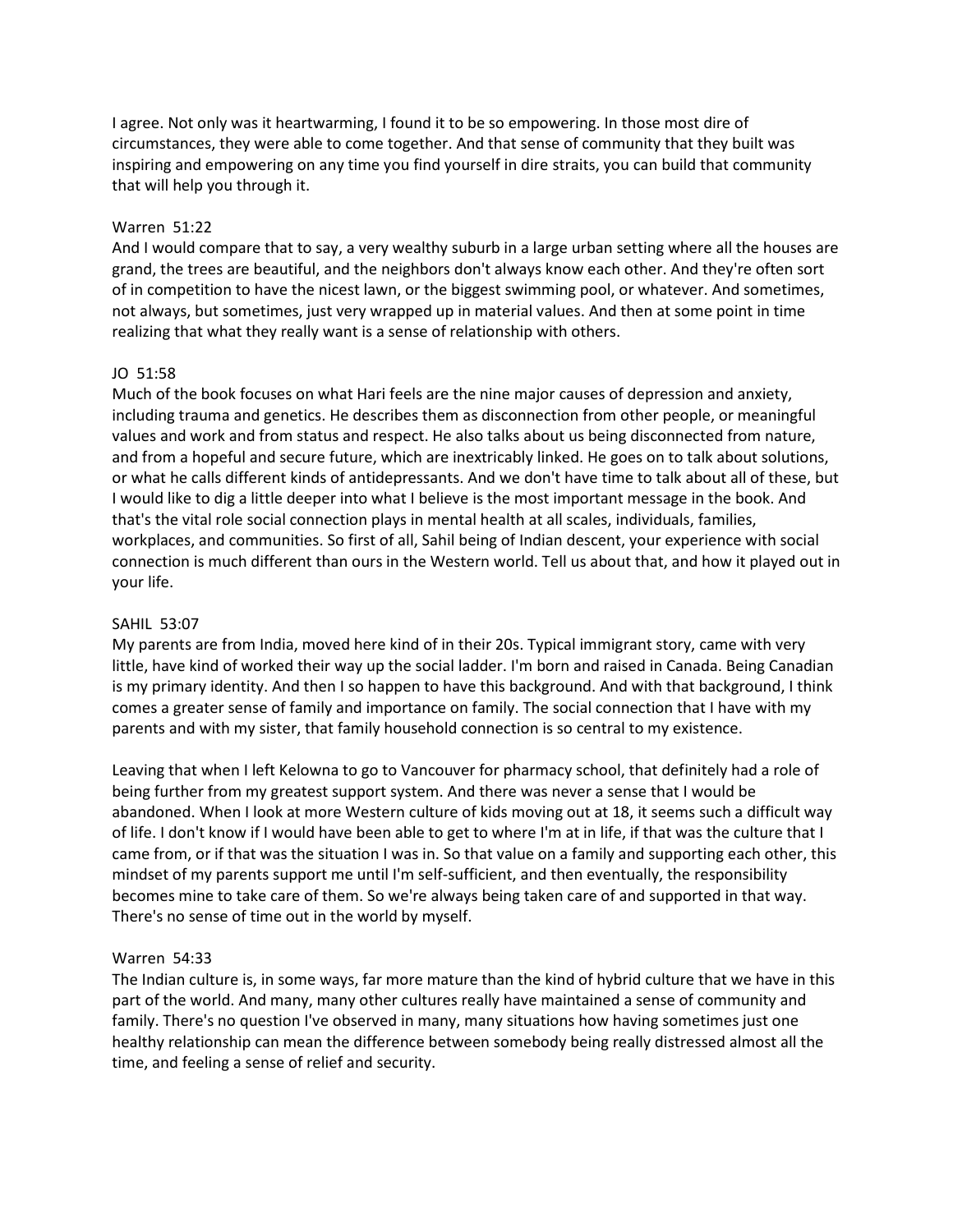Maybe I can recite a story that was told to me by two prominent members of Indigenous community here. They talked about the fact that everything that happened in Indigenous community was for the community. And as a result, everything you did was to make sure the community survived. So if food was scarce, and hunters brought back a deer or something like that, or there was some kind of plant that they could harvest, it would be shared equally among the community. And even if somebody was a hunter and needed more energy, then others would make sure that the hunter had a little bit extra. We certainly don't think of the communitarian values that underlie our behavior all that much. We're doing a better job now, but we've got a long way to go. And I think we can learn a lot from the Indigenous experience.

#### JO 55:59

Sahil, you have one foot in Canadian culture, the other in Indian culture. Tell us what you've learned about your Indian culture that would help us build more mentally healthy communities here.

#### SAHIL 56:12

It's hard for me to speak for all of South Asian culture. Even just India is a country of a billion people, and there's a lot of nuances. But what I can say from my personal experience is, I'm lucky to have a good family dynamic. And that's taken work. It's taking conversations, it's taken establishing and respecting boundaries. So I think the takeaway for me is put time and effort into cultivating the relationships, maintaining the relationships, because that is kind of the foundation of everything else. If you have those, you can work through a lot of the other difficulties that life throws at you.

#### JO 56:55

Warren, you and I have talked a lot about the importance of livable communities that are designed and built to foster social connection. Dig deeper into that for us.

#### Warren 57:08

Absolutely, and with considerable enthusiasm. How you construct a community, how you actually build the infrastructure in a community has an enormous impact on the ability for people to connect with one another. I remember an article in Scientific American that showed a small English village before the advent of the automobile. And the road was narrow, and the paths on the side of it, what we might call the sidewalk was large. And there were people all over the sidewalk, and very few vehicles, and most of them were horse drawn in the roadway. After the advent of motor vehicles, and a few decades gone by, the roadway had expanded, the sidewalk had shrunk. And the vehicles on the road clearly overwhelmed any walking activities that took place, and the sidewalk was really just a kind of a narrow front in front of stores and other kinds of buildings. And the structure there did not facilitate people crossing the road to talk to one another.

So when we do that kind of change in a town, even a small English village, without realizing it, we've disrupted social patterns and a sense of social connection. The changes that we've introduced with what they call concrete jungles, downtown areas where every surface has been built. And the only place you can actually meet somebody is by going in a door into a building and typically presenting something about yourself. Either it's you want a hotel room, or you want to buy something. But the interactions that are just the casual interactions are very hard to come by.

I live in a small town. I've been here for 45, 43 years, and I walk down the street and it's a social event. I meet people every few feet practically, who I know and have a few words with. So I think how you construct a community has an enormous impact. Walking trails, park benches, park spaces where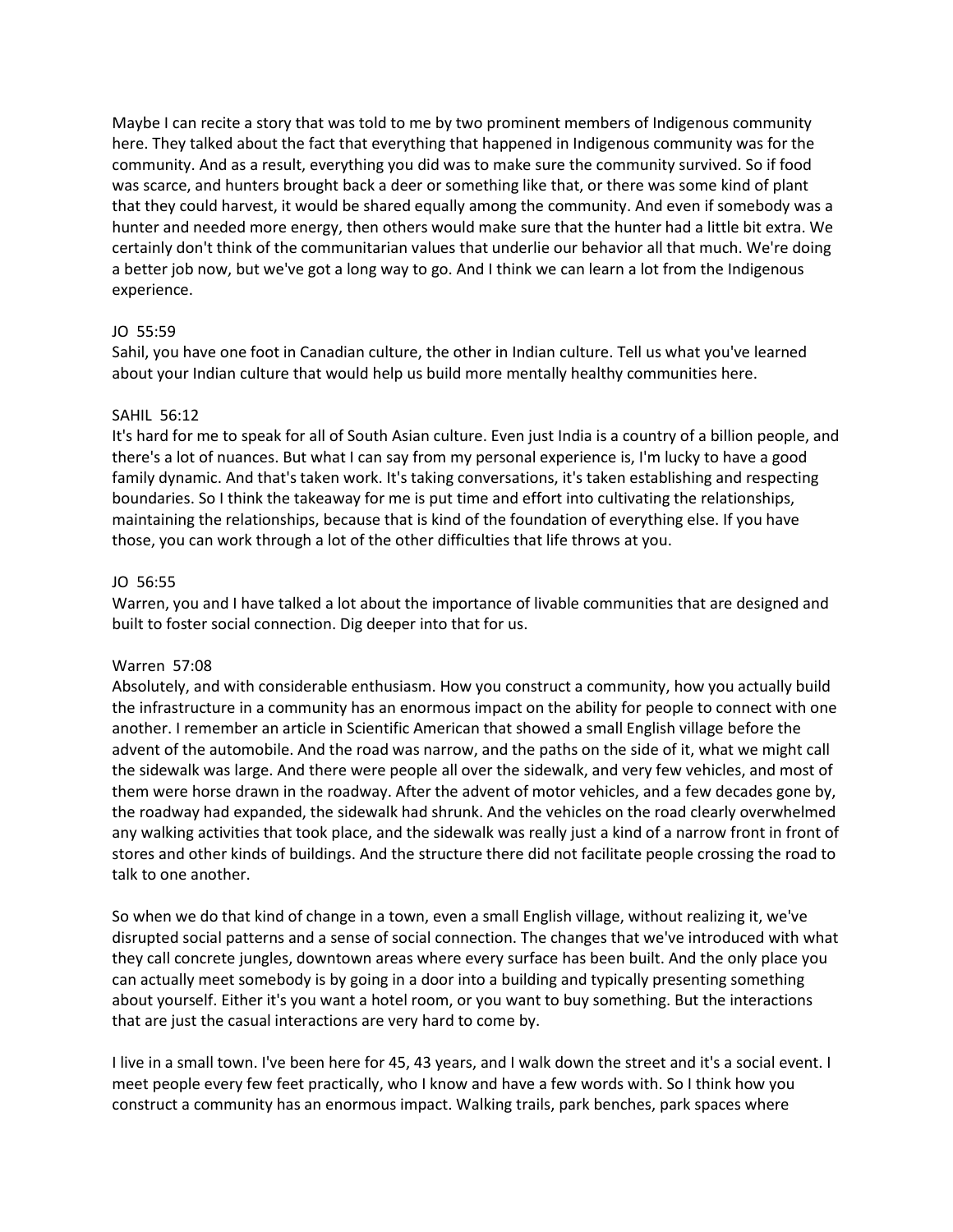people can just hang out and be sociable. All of those things and many others make a huge difference in terms of facilitating social connection.

#### SAHIL 59:17

This theme of the environment, and how ever you define it keeps coming up and is really important. And I think that starts even in your bedroom. What do you have there, and what is that promoting in your life? All the way to, yes, the greater community and the planet. And something that I've been reflecting on more recently is cultivating as much as I can, the environment that's going to bring the behaviors out of me or create the mindset in me that I'm wanting.

# JO 59:45

I've been a public outreach and engagement consultant to local governments in BC for 30 years. And I'm thrilled to say that things are definitely getting better at the community scale. When I started in the early 90s, municipalities didn't have sustainability plans or programs, climate action plans or programs, and very few were thinking about the social and cultural considerations of community well-being. I'm thrilled to say that there have been dramatic changes in these areas. Communities of all sizes across Canada are working with residents to plan and mobilize efforts to enhance and integrate social, cultural, environmental, and economic well-being.

#### Warren 1:00:32

Joanne, that is such an important thing that people who are in governance systems can do to make communities what they have the potential to be, which is hubs for people interacting at multiple different levels and in multiple different ways. And in almost all of them positive. And there are many ways you structure both the physical structures and the social structures. The way support systems are given to people or not given to people can make a huge difference in the way their lives work out. And I think that is a critical element that all leaders and communities can play and make a huge difference.

#### JO 1:01:13

Warren, I know you're also passionate about the social determinants of mental health, and how they impact people's well-being. These include things like housing, employment, education, physical environment, security, and financial stability, to name just a few. Knowing that you promote universal, basic income at every opportunity as a way to optimize these factors, tell us more and why it would improve mental health across the board.

# Warren 1:01:45

There's two pieces of evidence around mental health and what a universal basic income does to that part of our lives. The empirical evidence is that every experiment that has been done in this area has shown a massive uptick in positive emotional state in the people receiving the universal basic income in whatever form it occurred. There was an experiment done in Dauphin, Manitoba in the 70s and early 80s. And one of the universal findings there was everybody felt so much better about their life. There was an experiment done in Ontario for about three years before it was shut down by a new government. And it showed exactly the same thing, something like 87 percent of people had this enormous uplift in their state of mind, because they felt cared for. They felt nurtured by the community at large.

It wasn't that they were given this cheque and they just went off and spent it. They looked at the cheque and they said, "This is all the other people who live in this community, contributing a few cents to my financial security." And that was a very powerful thing. The other piece of evidence is drawn from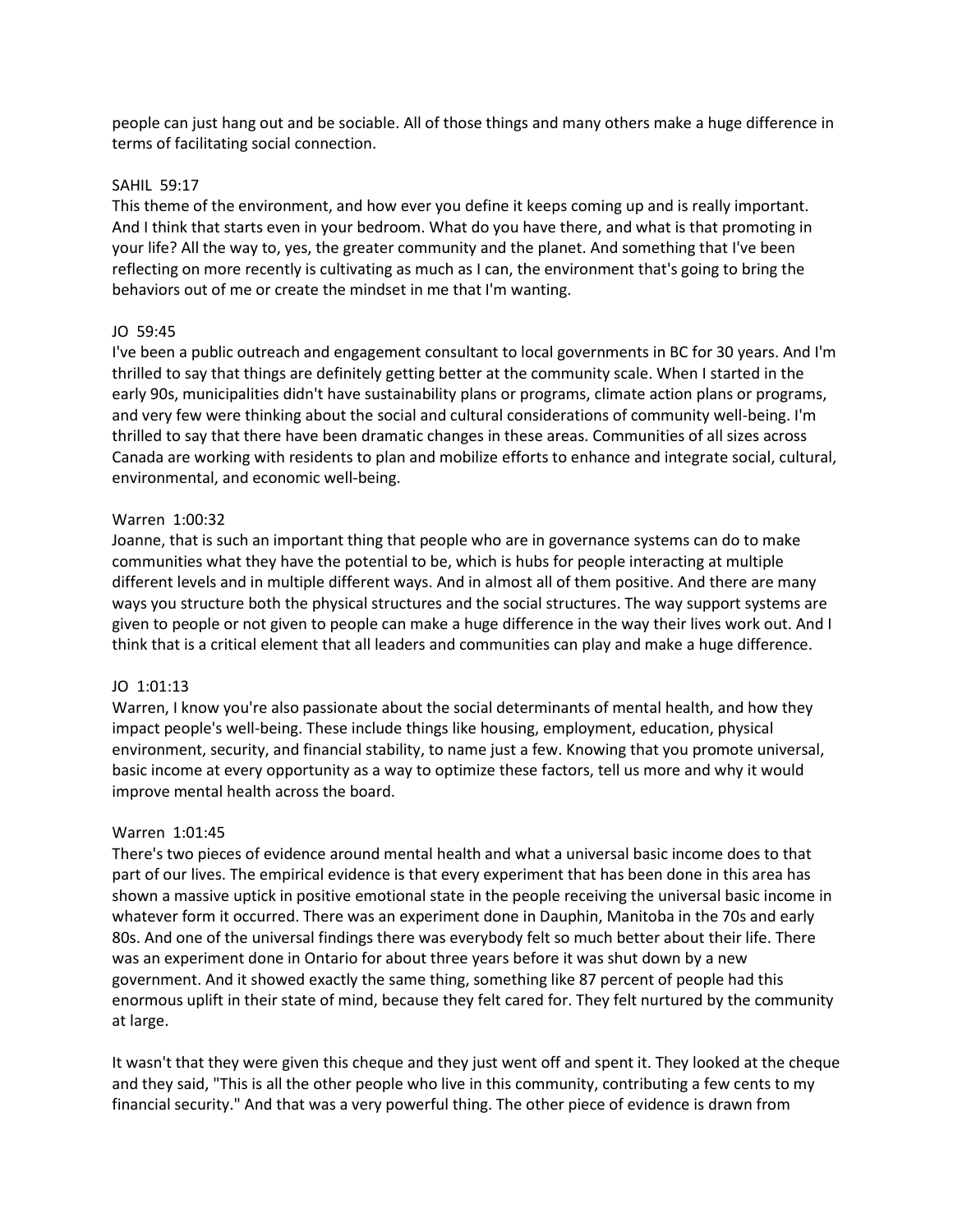human health. And if you look at physical health outcomes in countries where there's more income equality, and what a universal basic income does is it puts a floor under which nobody will sink. The evidence from many different countries in the world shows that human health at the physical level improves very significantly. Countries with greater financial disparities between the wealthy and the financially underprivileged. Every study shows that people use hospitals less often, they go to doctors, less often, they suffer from chronic illness less often. So I think it's very hard to argue against universal basic income.

## SAHIL 1:03:39

I think on a broader scale, it's a great idea. We want everyone in society to be taken care of, to be fed, to be housed. The social determinants of health are something recently learned in school. Income inequality is such a predictor of health along with education and the other determinants. We talk about medications a lot, but these basic foundational societal concerns, if these can be addressed, then were working on prevention rather than treatment, and I think that's a great approach. I am probably not as well educated on the economic consequences of these policies and decisions, but definitely something I'm curious about and want to learn more about, because the promise, I think, is there.

#### JO 1:04:30

This has been an informative and inspiring journey with you both personally and as a producer of this podcast. Thank you from the bottom of my heart, for sharing your stories and your incredible insights and passions. So let's close with a question for each of you. Warren, you've been doing this a long time. What are you seeing in treatment modalities and health care now that gives you hope for the future?

#### Warren 1:04:59

I've been reflecting on this quite a bit recently because I'm veering towards retirement, and it makes you think about what is the nature of healthcare and your role in it. And what is the system itself doing, which I've been observing for nearly five decades overall. One of the big changes is that the information that is now available to people is far more abundant than it once was. At one point, you could only get information about health from either a specific healthcare practitioner or from somebody who was selling you a product. Abundant and accurate information about human health, in all its aspects and every aspect that we've talked about today, it's now available online. Now, there are of course, sources of information that are entirely questionable and distorted. But much of the information is really eye opening for many people. And that's taking the emphasis off just say going to the doctor or going to see another health professional, and sort of democratizing access to information, which I think is a really important step. And I think that's revolutionizing how healthcare happens.

# JO 1:06:19

Sahil giving your lived experience of depression and anxiety, your expertise as a progressive pharmacist, and what you've learned from Hari's book, how do you see the future for the one in five Canadians who have or will have depression and or anxiety?

#### SAHIL 1:06:37

I see a hopeful future. I think it starts with that first step of that self-awareness and identification of what's happening before it's becoming too severe. Trying out all the non-medication measures, some mentioned in Hari's book, and some we've mentioned throughout the podcast, and then having your health care team in place if you're needing it to work on from the psychotherapy aspect or the medication aspect. I see a hopeful future because there's a lot more resources available. There's a lot more awareness, and awareness is sometimes a buzzword, but I do think those conversations are